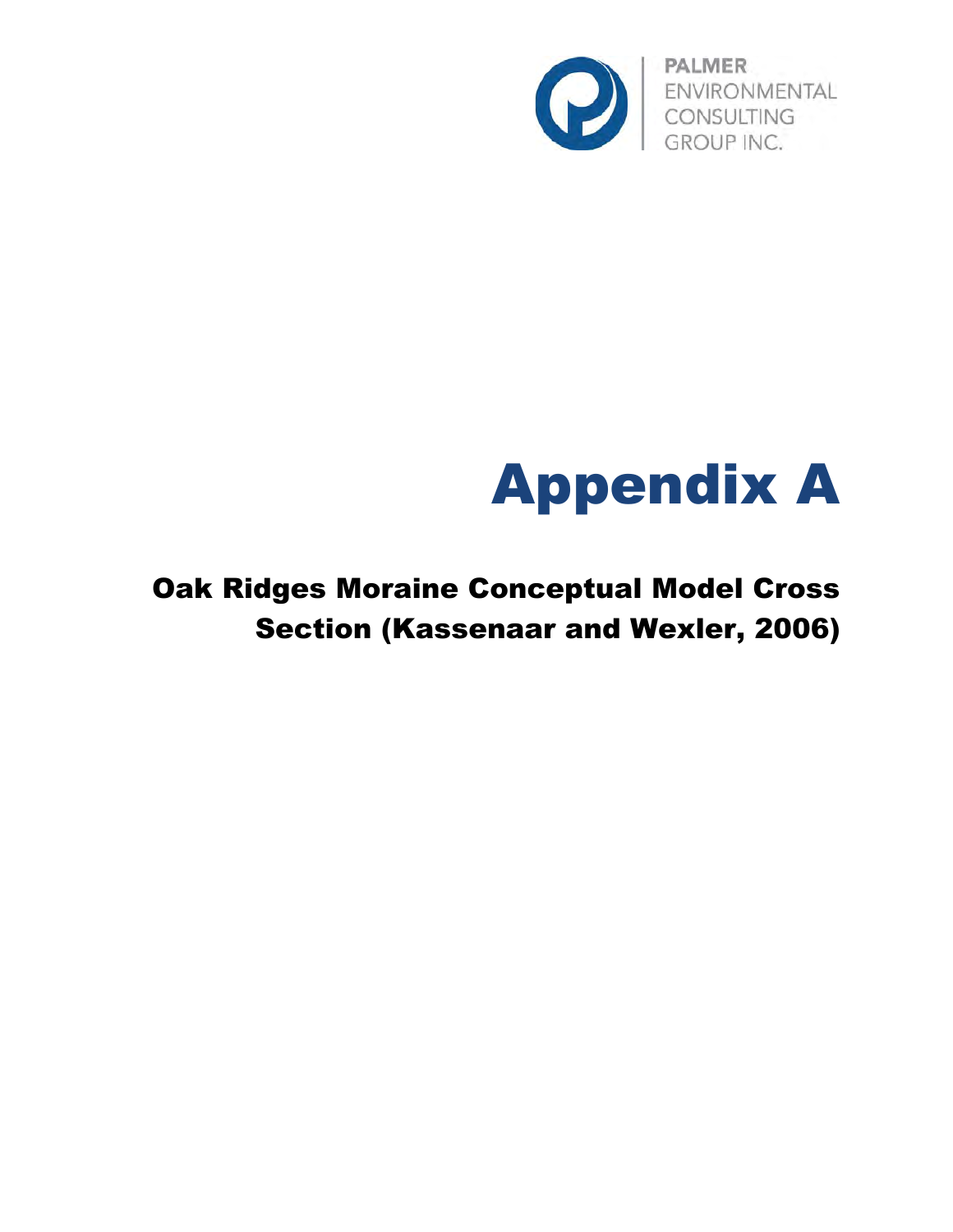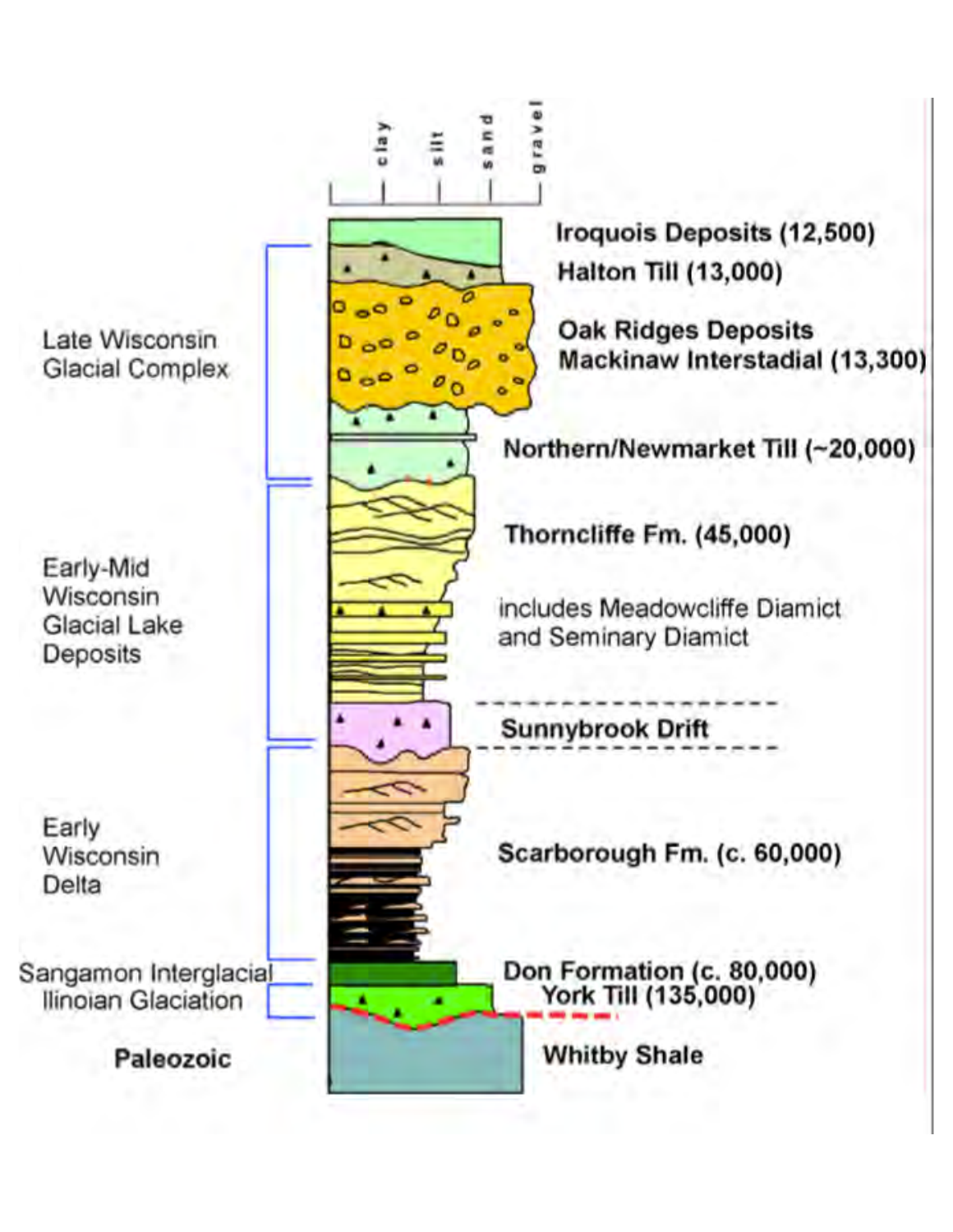

PALMER<br>ENVIRONMENTAL<br>CONSULTING<br>GROUP INC.

## Appendix B

Hydrostratigraphic Cross Section of Study Area (MMM, 2007)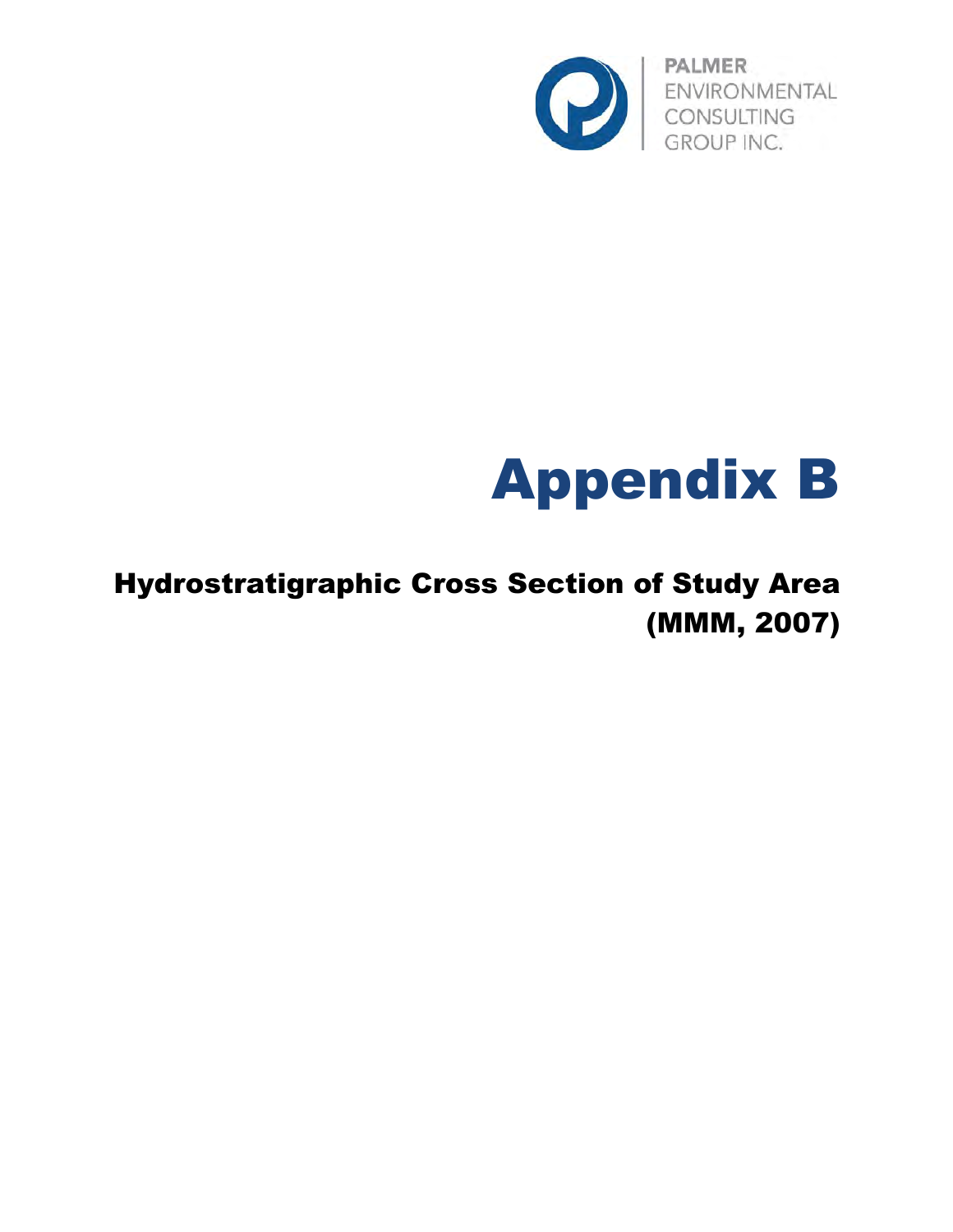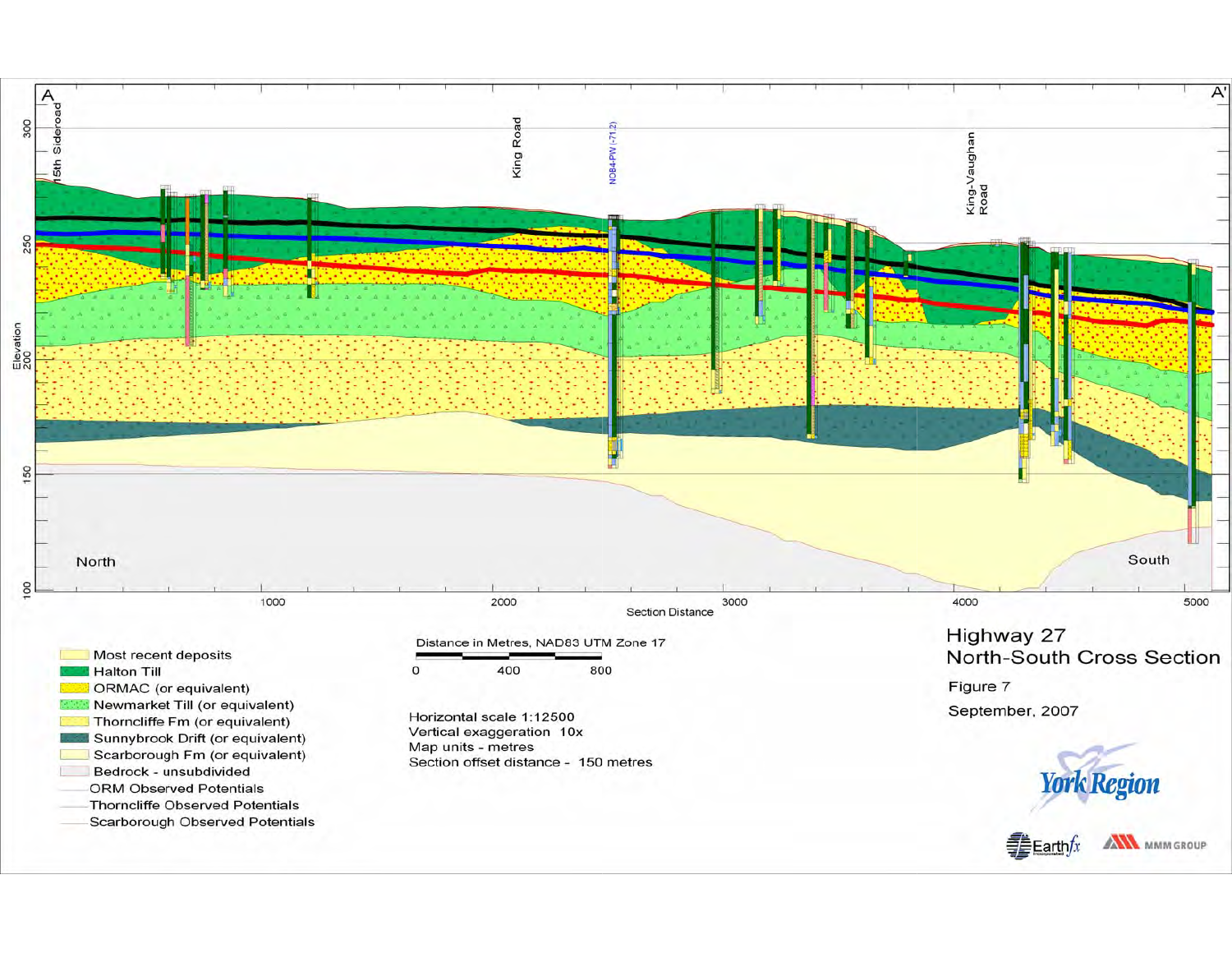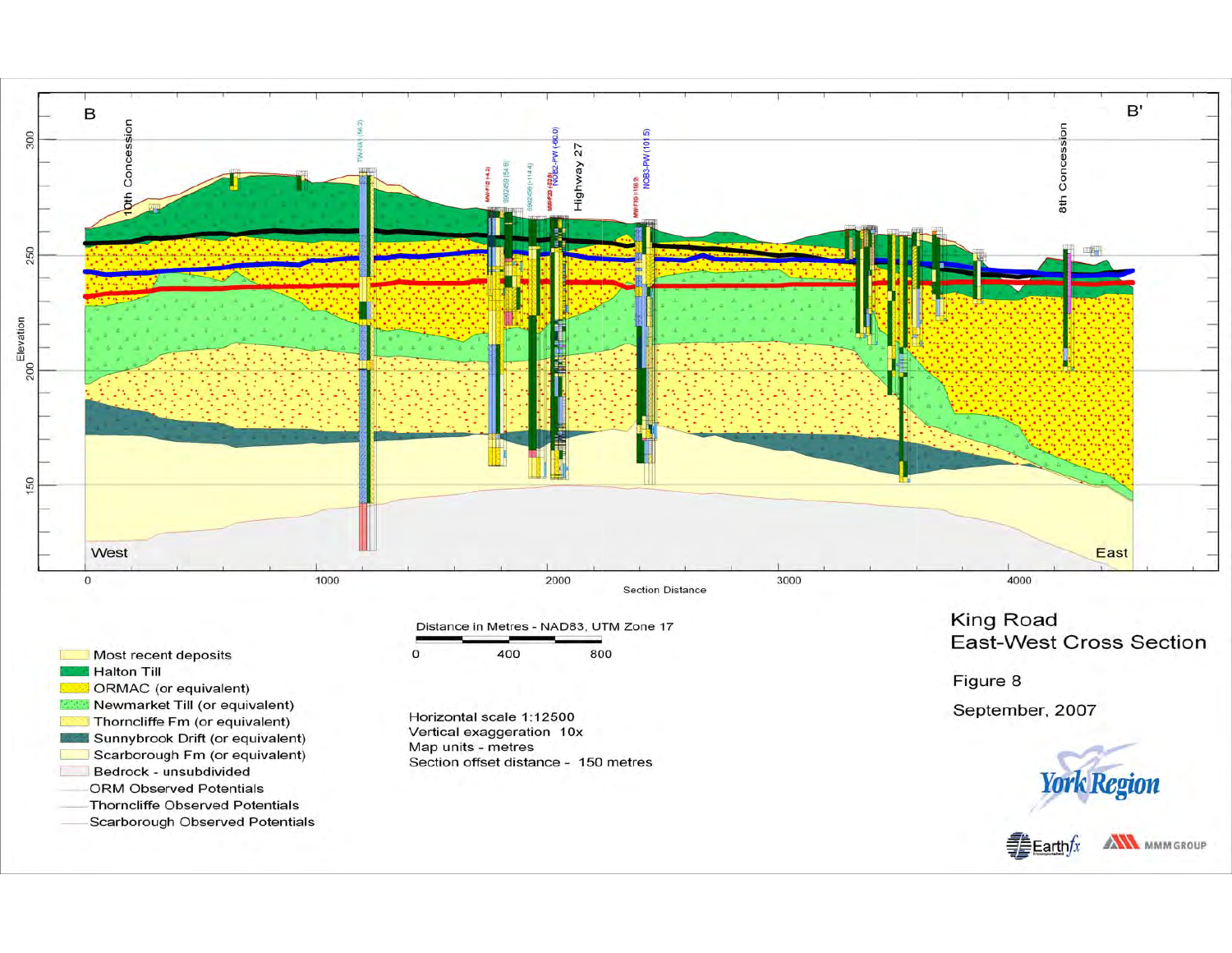

PALMER<br>ENVIRONMENTAL<br>CONSULTING<br>GROUP INC.

## Appendix C

Production Well Borehole Logs (PW-2, PW-3 and PW5)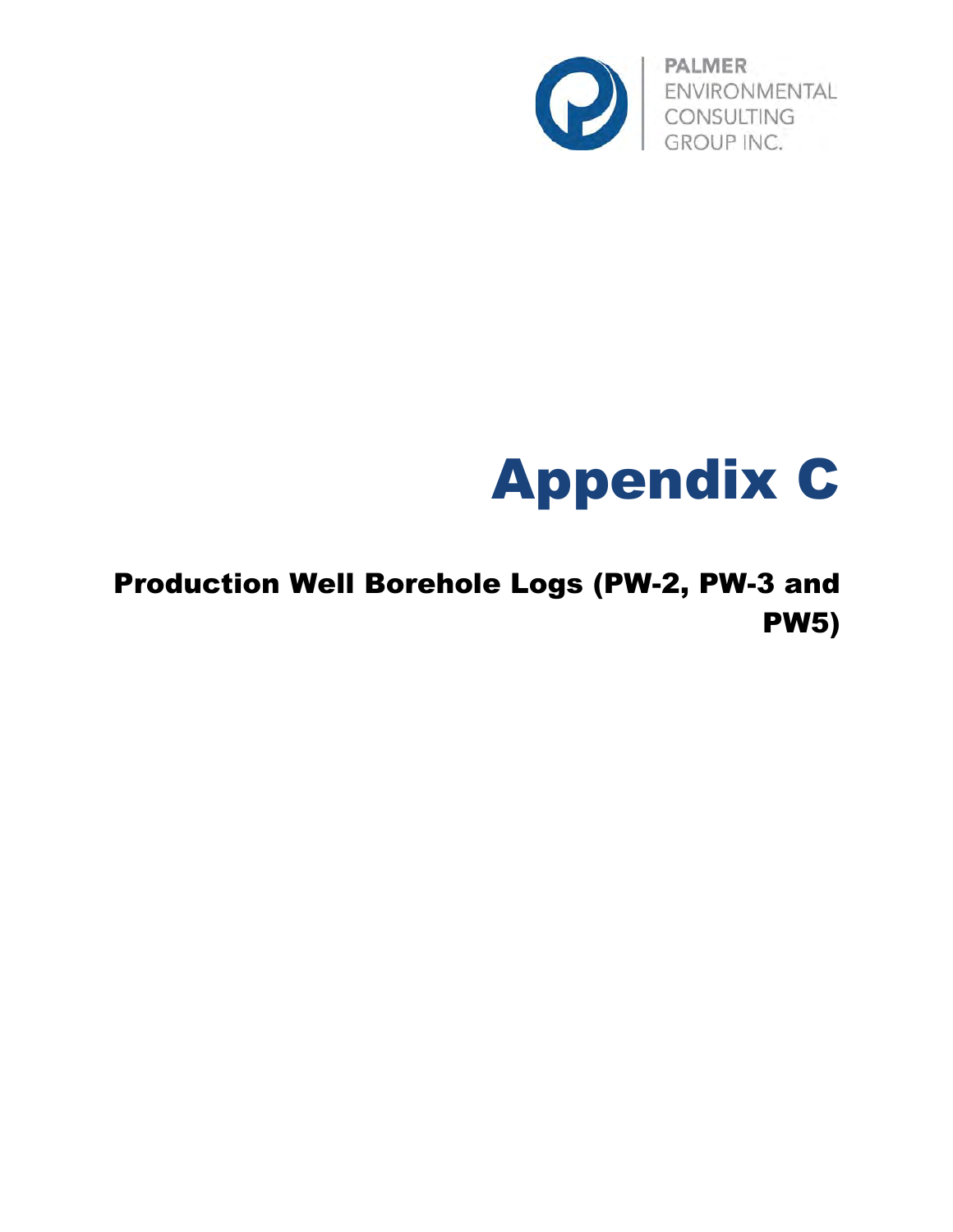|                                                                                                                                                                                                                                                                                                                      |                                            |             | The Ontario Water Resources Commission Act, 1957<br>WATER WELL RECORD |                                                                                            |                      |
|----------------------------------------------------------------------------------------------------------------------------------------------------------------------------------------------------------------------------------------------------------------------------------------------------------------------|--------------------------------------------|-------------|-----------------------------------------------------------------------|--------------------------------------------------------------------------------------------|----------------------|
| County or District <b>XORK.</b> We have a second of the City. King<br>Con.<br>Owner<br>Pulles William very really be and the settern and the contract of the settern and the contract of the settern and the contract of the settern and the settern and the settern and the settern and the settern and settern and |                                            |             |                                                                       |                                                                                            |                      |
| Casing and Screen Record                                                                                                                                                                                                                                                                                             |                                            |             |                                                                       | <b>Pumping Test</b>                                                                        |                      |
| Total length of casing 347 from grade<br>Type of screen Johnson #125 alot 33 Seconds<br>Length of screen 19'8"at ah3'6"of 10"tite on top<br>Depth to top of screen312220"<br>Diameter of finished hole   12.3/h"                                                                                                     |                                            |             |                                                                       | Static level  Approx. 59'<br>Water clear or cloudy at end of test 0134r.                   |                      |
| Well Log                                                                                                                                                                                                                                                                                                             | <b>ADBLETON</b> Well                       | $*2$        |                                                                       | with pumping level of  Approx. 62!<br><b>Water Record</b>                                  |                      |
| Overburden and Bedrock Record                                                                                                                                                                                                                                                                                        | From<br>ft.                                | To<br>圱     | Deoth(s)<br>at which<br>vater(s)<br>found                             | No. of feet<br>water rises                                                                 | Kind of<br>(fresh. : |
| BIDWG Clay                                                                                                                                                                                                                                                                                                           | υ                                          | 15          | 39                                                                    |                                                                                            |                      |
| VIII eilk                                                                                                                                                                                                                                                                                                            | 15                                         | $3 +$       | 327                                                                   | 268                                                                                        | $l$ res              |
| inni i Gravel<br>Clar, Band & Gravel                                                                                                                                                                                                                                                                                 | 39                                         | $11 -$      |                                                                       |                                                                                            |                      |
| Blue Clay                                                                                                                                                                                                                                                                                                            | خباأ<br>Luo                                | נע<br>327   |                                                                       |                                                                                            |                      |
| Sind, Grivel & Clay                                                                                                                                                                                                                                                                                                  |                                            |             |                                                                       |                                                                                            |                      |
| Ficked very blint                                                                                                                                                                                                                                                                                                    | 327                                        | 330         |                                                                       |                                                                                            |                      |
| Jlam sand : Brivel                                                                                                                                                                                                                                                                                                   | 340                                        | 351         |                                                                       |                                                                                            |                      |
|                                                                                                                                                                                                                                                                                                                      | 351<br>352                                 | 302         |                                                                       |                                                                                            |                      |
| Sportly Clay & Boulders                                                                                                                                                                                                                                                                                              |                                            | 3.56<br>357 |                                                                       |                                                                                            |                      |
| tund a Pine Spavel<br>Sind and fow then limit                                                                                                                                                                                                                                                                        | 355                                        |             |                                                                       |                                                                                            |                      |
| For what perpose(s) is the water to be used?                                                                                                                                                                                                                                                                         |                                            |             |                                                                       | Location of Well                                                                           |                      |
| <b>MUNICIPAL</b>                                                                                                                                                                                                                                                                                                     |                                            |             |                                                                       | In diagram below show distances of well from<br>road and lot line. Indicate north by arrow |                      |
| Drilling Firm <sup>1</sup> . <sup>1</sup> . Ritledge                                                                                                                                                                                                                                                                 |                                            |             |                                                                       |                                                                                            |                      |
| <b>Vidress</b><br>$\cos \theta$ and $\cos \theta$ and $\cos \theta$<br>sus zono menini - viteo son no plinini                                                                                                                                                                                                        |                                            |             |                                                                       |                                                                                            |                      |
| Licence Number.                                                                                                                                                                                                                                                                                                      | ade estado anteriore con comprehensivale d |             |                                                                       |                                                                                            |                      |
| Name of Driller<br>J1.18<br>Address                                                                                                                                                                                                                                                                                  |                                            |             |                                                                       |                                                                                            |                      |
| <b>Communication</b> and communication and<br>$\cdot$ $P$<br>Date                                                                                                                                                                                                                                                    |                                            |             |                                                                       |                                                                                            |                      |

 $\Box$ 

 $\Box$ 

 $\begin{bmatrix} 1 \\ 1 \end{bmatrix}$ 

E

T

 $\begin{bmatrix} \phantom{-} \end{bmatrix}$ 

 $\Box$ 

 $\Box$ 

I

L

E

J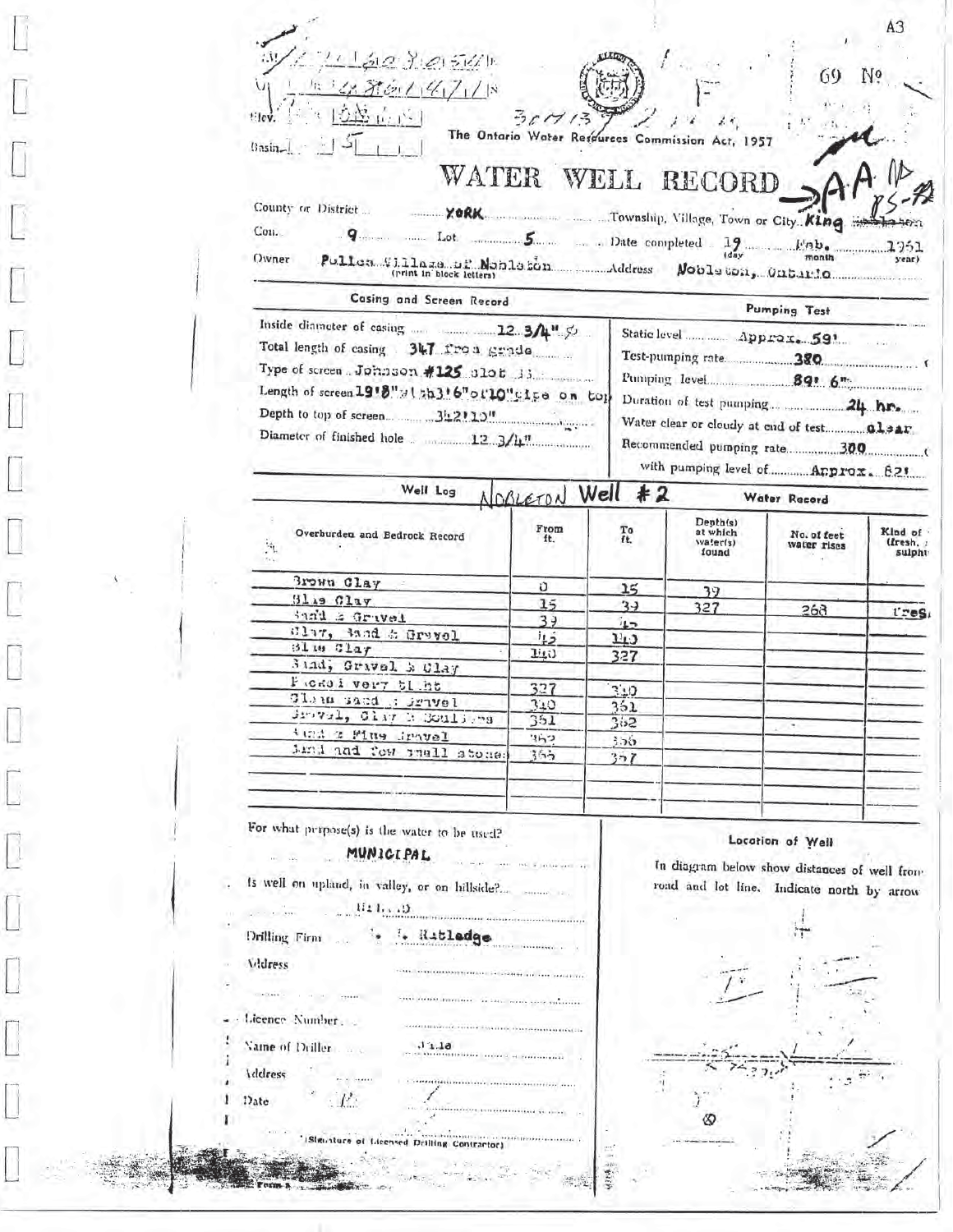KANN LOTELS SERVICES (CHANNA) 编编  $5712861/17775$  $-458650$ The Cntario Water Resources Commission WATER WELL RECORD  $|2 + 4|$ County or District ...  $y \, \omega \, R$  from the country of City of City of City of City of City of City of City of City of City of City of City of City of City of City of City of City of City of City of City of City of City of Con 2  $\frac{1}{\sqrt{2}}$  Date completed  $\frac{1}{\sqrt{2}}$ Owner Public UTilities Commissionialerus Donn 11, Hill Mehlito Casing and Screen Record **Pumping Test** Inside diameter of casing.  $/2$   $\frac{5}{3}$ . Static level  $.579 - 47$ Total length of casing  $2, 2, 3$ Test-pumping rate  $3.50 - 1.09$ , Type of screen Jon 5.0 h 5 thin LESSEREL Length of screen 22 10-10 10 10000 12 Duration of test pumping....  $y = 1/2041.35$ Depth to top of screen  $2 \succ 3$ . Water clear or cloudy at end of test. CL 13 A 12. Ciameter of finished hole  $2\frac{9}{2}$  $. . . . . . . . . . . . .$ with pump setting of ... .................... feet below ground so Well Log W el 孝ろ Water Record Overburden and Bedrock Record  $Depth(s)$  at From To Kind of w which water(s) ft. ft. (frash. su 3 ROWN CLAY found sulphur! С  $\overline{\phantom{a}}$ -3  $721$  $T_{H1}$ L,  $\overline{3}$   $\overline{4}$  $34$  $\div$  2  $2RAVE$  $J \rightarrow I \rightarrow \tilde{J}$  $LdE_R + D2240$  $17.5$  $\div$  3  $-2.$  $7166<sup>+</sup>$  $-25 204$  $441 12 101$  $20.4$  $2 \times 3$  $77/21$  $2 \times 3$  $2^{\sim}$ e  $2211/11122227$  $3.02$  $280$ ٠. 2 RAVEL Boilding TApil  $222$  $H+R+H$  $3035$  $3c_1$ For what purpose(s) is the water to be used? DOIDSOETEIE Location of Well  $P. U. C.$ In diagram below show distances of well from is well on upland, in valley, or on hillside?  $2/2$  /1/2 road and lot line. Indicate north by arrow. Drilling or Boring Firm Van VER BUULOS  $W_{15}$  LL drilling datess Nobleton Buxz45  $\therefore$ cence Number  $2462$ ame of Driller or Borer K. Vn11 JEh Boses  $5412212$ \:!dress  $C_{C12}$  4  $10 - 5 - 60$ Fond (Signature of Licensed Drilling or Boring Contractor) Produce Victoria of  $rm 7 15M-60-4138$  $\varsigma$ c **VEC COPY**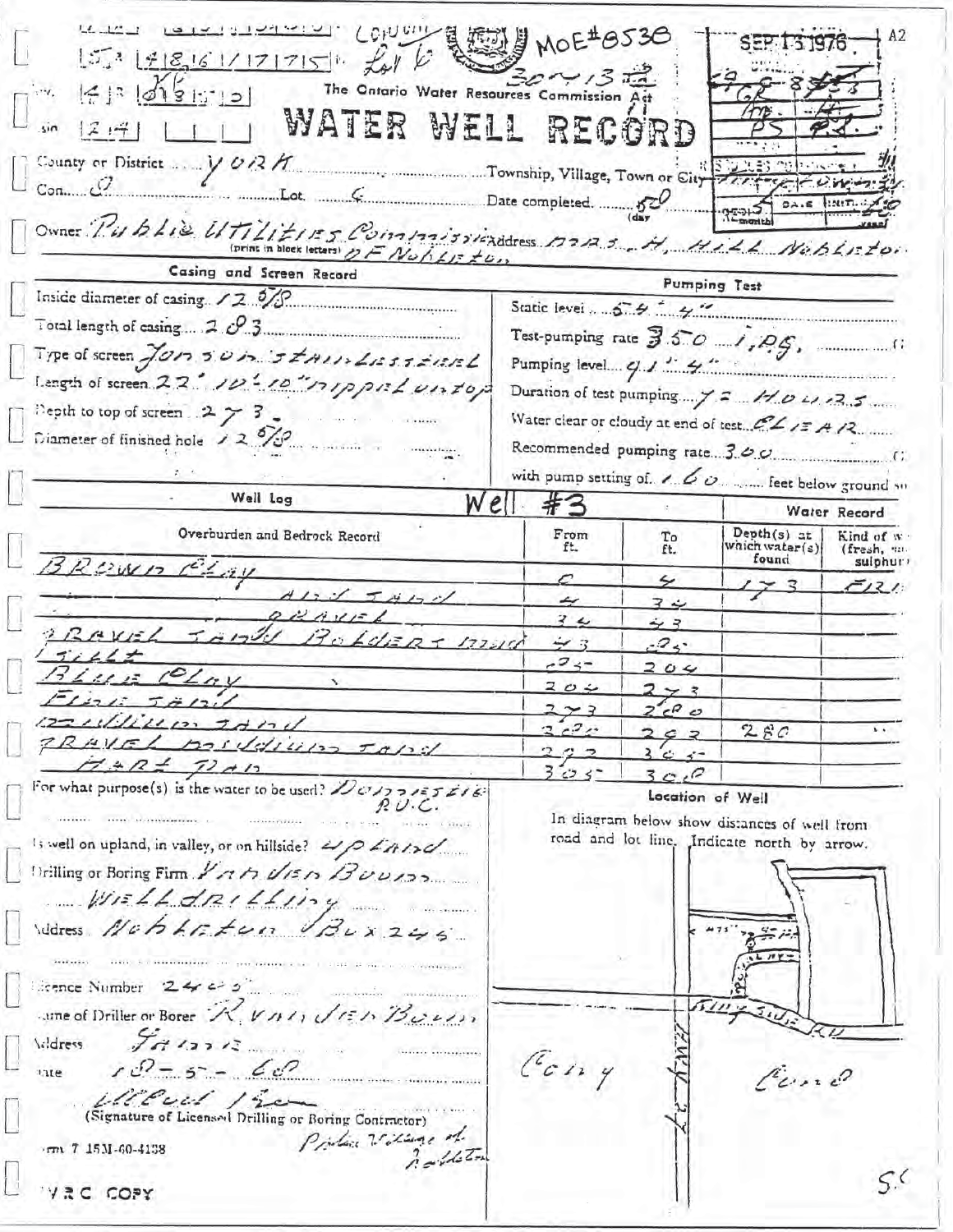|                                                                                  |        | <b>MMM GROUP</b>                              | Project No: 14-05124-001-HG1<br>Project: Hydrogeological Investigation<br><b>Client: Regional Municipality of York</b><br>Location: Nobleton, Ontario |                                                              | Northing: 4864319<br><b>Easting: 608241</b><br><b>MOE ID#: A125896</b><br>Logged By: NC |        |      |                                                                                                                                                                                                                                                                                                              | Log of Borehole PW5 (NOB-PW5)                                                                                                                                                                                                        |  |  |  |
|----------------------------------------------------------------------------------|--------|-----------------------------------------------|-------------------------------------------------------------------------------------------------------------------------------------------------------|--------------------------------------------------------------|-----------------------------------------------------------------------------------------|--------|------|--------------------------------------------------------------------------------------------------------------------------------------------------------------------------------------------------------------------------------------------------------------------------------------------------------------|--------------------------------------------------------------------------------------------------------------------------------------------------------------------------------------------------------------------------------------|--|--|--|
|                                                                                  |        |                                               | <b>SUBSURFACE PROFILE</b>                                                                                                                             |                                                              |                                                                                         |        |      |                                                                                                                                                                                                                                                                                                              |                                                                                                                                                                                                                                      |  |  |  |
| Depth<br>(mbgs)                                                                  | Symbol |                                               | Description                                                                                                                                           | Elev/<br>Depth                                               | Well Data                                                                               | Number | Type | Recovery                                                                                                                                                                                                                                                                                                     | Comments                                                                                                                                                                                                                             |  |  |  |
|                                                                                  |        | <b>TOPSOIL</b>                                | <b>Ground Surface</b>                                                                                                                                 | 260.50                                                       |                                                                                         |        |      |                                                                                                                                                                                                                                                                                                              |                                                                                                                                                                                                                                      |  |  |  |
|                                                                                  |        | <b>Black</b>                                  |                                                                                                                                                       | $\frac{0.00}{260.05}$<br>0.45                                |                                                                                         |        |      |                                                                                                                                                                                                                                                                                                              | <b>Well Construction</b><br>- Stick up: 0.92 mags                                                                                                                                                                                    |  |  |  |
|                                                                                  |        | <b>SILTY SAND</b><br><b>Brown</b>             |                                                                                                                                                       | 258.67                                                       |                                                                                         |        |      |                                                                                                                                                                                                                                                                                                              | - Well Diameter: 0.30 m<br>- Outer Casing Diameter: 0.45 m<br>- Inner well casing extends to 96.62 mbgs<br>- Outer well casing extends to 41.15 mbgs<br>- Annulus space between outer well casing<br>and working casing filled with: |  |  |  |
|                                                                                  |        | <b>CLAY</b><br>Brown, some sand and gravel    | 1.83<br>255.93                                                                                                                                        |                                                              |                                                                                         |        |      | - cement from 0 to 4.27 mbgs<br>- Annulus space between inner and outer<br>well casings filled with:<br>- cement grout from 0 to 25.91 mbgs<br>- bentonite grout from 25.91 to 41.15 mbgs<br>- Annulus space filled with bentonite mud<br>from 41.15 to 70.10 mbgs<br>- Screened depth: 96.62 to 101.19 mbgs |                                                                                                                                                                                                                                      |  |  |  |
|                                                                                  |        | <b>SAND AND GRAVEL</b><br>Brown, waterbearing |                                                                                                                                                       | 4.57<br>254.10                                               |                                                                                         |        |      |                                                                                                                                                                                                                                                                                                              |                                                                                                                                                                                                                                      |  |  |  |
|                                                                                  |        | <b>SILT</b><br>Grey, some clay                |                                                                                                                                                       | 6.40                                                         |                                                                                         |        |      |                                                                                                                                                                                                                                                                                                              |                                                                                                                                                                                                                                      |  |  |  |
| 8<br>9<br>10<br>11<br>12<br>13 <sup>2</sup><br>14<br>15 <sup>5</sup><br>16<br>17 |        |                                               | From 12.50 to 17.37 mbgs: Some fine sand, trace clay                                                                                                  | 243.13                                                       |                                                                                         |        |      |                                                                                                                                                                                                                                                                                                              |                                                                                                                                                                                                                                      |  |  |  |
| 18                                                                               |        | SAND                                          | Brownish grey, waterbearing                                                                                                                           | 17.37<br>241.91                                              |                                                                                         |        |      |                                                                                                                                                                                                                                                                                                              |                                                                                                                                                                                                                                      |  |  |  |
| 20                                                                               |        | <b>SAND AND GRAVEL</b><br>Grey, waterbearing  |                                                                                                                                                       | 18.59<br>240.38                                              |                                                                                         |        |      |                                                                                                                                                                                                                                                                                                              |                                                                                                                                                                                                                                      |  |  |  |
|                                                                                  |        |                                               | Drilled By: G Hart & Sons Well Drilling Ltd.                                                                                                          | 20.12<br><b>MMM Group Limited</b>                            |                                                                                         |        |      |                                                                                                                                                                                                                                                                                                              | Hole Size: 0.45 m                                                                                                                                                                                                                    |  |  |  |
|                                                                                  |        |                                               | Drill Method: Dual Air and Mud Rotary                                                                                                                 | 100 Commerce Valley Drive West<br>Thornhill, Ontario L3T 0A1 |                                                                                         |        |      |                                                                                                                                                                                                                                                                                                              | Datum: NAD 83                                                                                                                                                                                                                        |  |  |  |
|                                                                                  |        | Drill Date: May 23, 2012                      |                                                                                                                                                       | <b>Borehole Log is for Environmental Purposes Only</b>       |                                                                                         |        |      |                                                                                                                                                                                                                                                                                                              | Sheet: 1 of 6                                                                                                                                                                                                                        |  |  |  |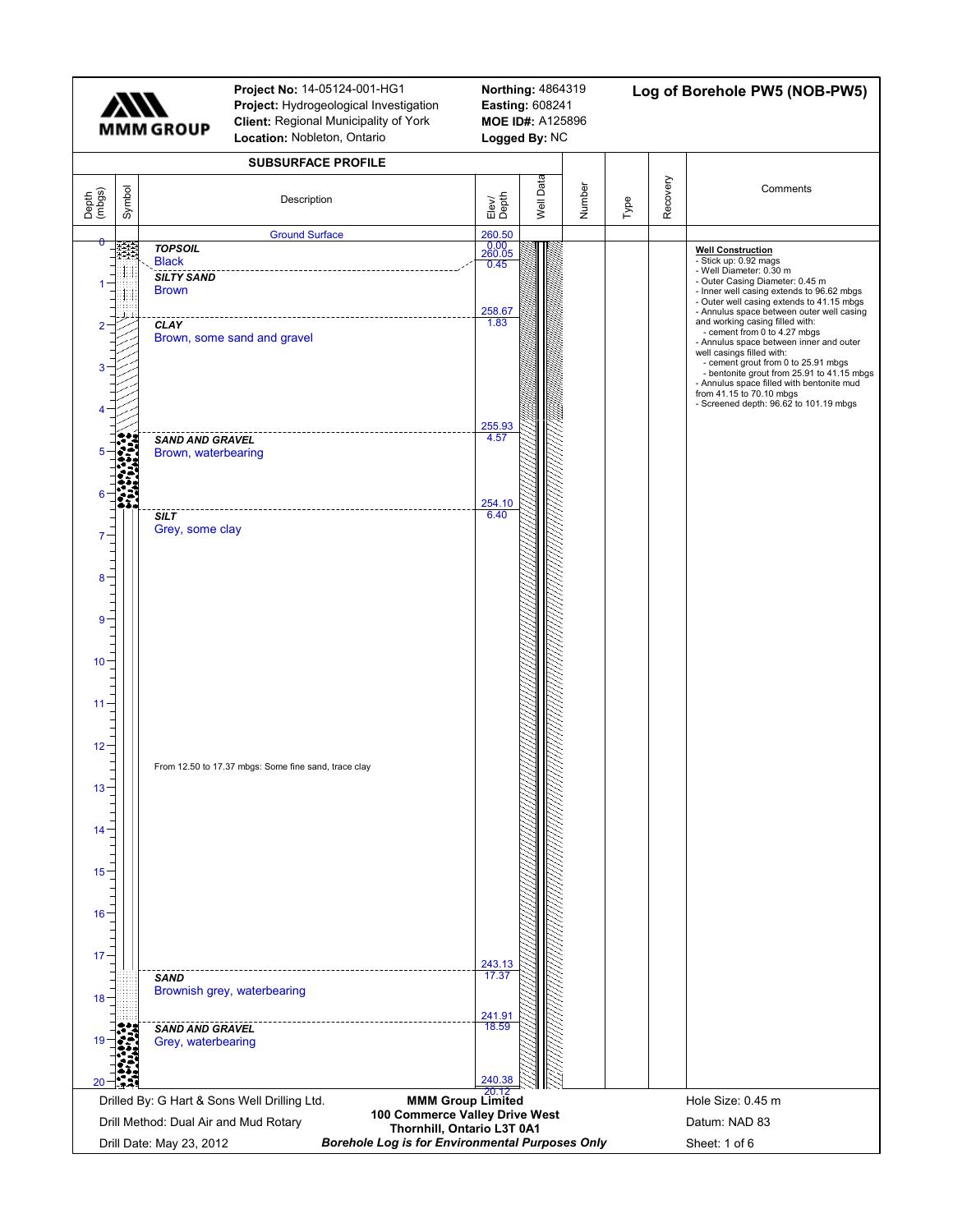| Project No: 14-05124-001-HG1<br>Project: Hydrogeological Investigation<br><b>Client: Regional Municipality of York</b><br><b>MMM GROUP</b><br>Location: Nobleton, Ontario |                                                                                                                                                                                                                               |                                                  |                                                                               |                          |                                                | Northing: 4864319<br><b>Easting: 608241</b><br><b>MOE ID#: A125896</b><br>Logged By: NC |        | Log of Borehole PW5 (NOB-PW5) |          |                                                 |  |
|---------------------------------------------------------------------------------------------------------------------------------------------------------------------------|-------------------------------------------------------------------------------------------------------------------------------------------------------------------------------------------------------------------------------|--------------------------------------------------|-------------------------------------------------------------------------------|--------------------------|------------------------------------------------|-----------------------------------------------------------------------------------------|--------|-------------------------------|----------|-------------------------------------------------|--|
|                                                                                                                                                                           |                                                                                                                                                                                                                               |                                                  | <b>SUBSURFACE PROFILE</b>                                                     |                          |                                                |                                                                                         |        |                               |          |                                                 |  |
| Depth<br>(mbgs)                                                                                                                                                           | Symbol                                                                                                                                                                                                                        |                                                  | Description                                                                   |                          | Elev/<br>Depth                                 | Well Data                                                                               | Number | Type                          | Recovery | Comments                                        |  |
|                                                                                                                                                                           |                                                                                                                                                                                                                               | Grey, waterbearing                               | <b>SILTY SAND AND GRAVEL</b>                                                  |                          | 238.86<br>21.64                                |                                                                                         |        |                               |          | Water level on June 11, 2012 was 20.49<br>mbgs. |  |
|                                                                                                                                                                           |                                                                                                                                                                                                                               | <b>SAND AND GRAVEL</b><br>Grey, waterbearing     |                                                                               |                          | 235.81                                         |                                                                                         |        |                               |          |                                                 |  |
| 25<br>26<br>27<br>28                                                                                                                                                      |                                                                                                                                                                                                                               | <b>SANDY CLAY</b><br>Grey                        |                                                                               |                          | 24.69                                          |                                                                                         |        |                               |          |                                                 |  |
| 29<br>30<br>31<br>32<br>33<br>34                                                                                                                                          |                                                                                                                                                                                                                               | Grey, some clay, wet<br><b>CLAY</b><br>Grey      | SILTY SAND AND GRAVEL                                                         |                          | 231.54<br>28.96<br>230.63<br>29.87             |                                                                                         |        |                               |          |                                                 |  |
| 35                                                                                                                                                                        |                                                                                                                                                                                                                               | Grey, waterbearing                               | <b>SILTY SAND AND GRAVEL</b>                                                  |                          | $\frac{225.14}{35.36}$                         |                                                                                         |        |                               |          |                                                 |  |
| 39<br>40                                                                                                                                                                  |                                                                                                                                                                                                                               | <b>GRAVEL</b><br>SILT WITH CLAY<br>Grey, layered | Grey, some sand, waterbearing<br>Drilled By: G Hart & Sons Well Drilling Ltd. | <b>MMM Group Limited</b> | 222.40<br>38.10<br>221.18<br>$\frac{1}{39.32}$ |                                                                                         |        |                               |          | Hole Size: 0.45 m                               |  |
|                                                                                                                                                                           | 100 Commerce Valley Drive West<br>Drill Method: Dual Air and Mud Rotary<br>Datum: NAD 83<br>Thornhill, Ontario L3T 0A1<br><b>Borehole Log is for Environmental Purposes Only</b><br>Drill Date: May 23, 2012<br>Sheet: 2 of 6 |                                                  |                                                                               |                          |                                                |                                                                                         |        |                               |          |                                                 |  |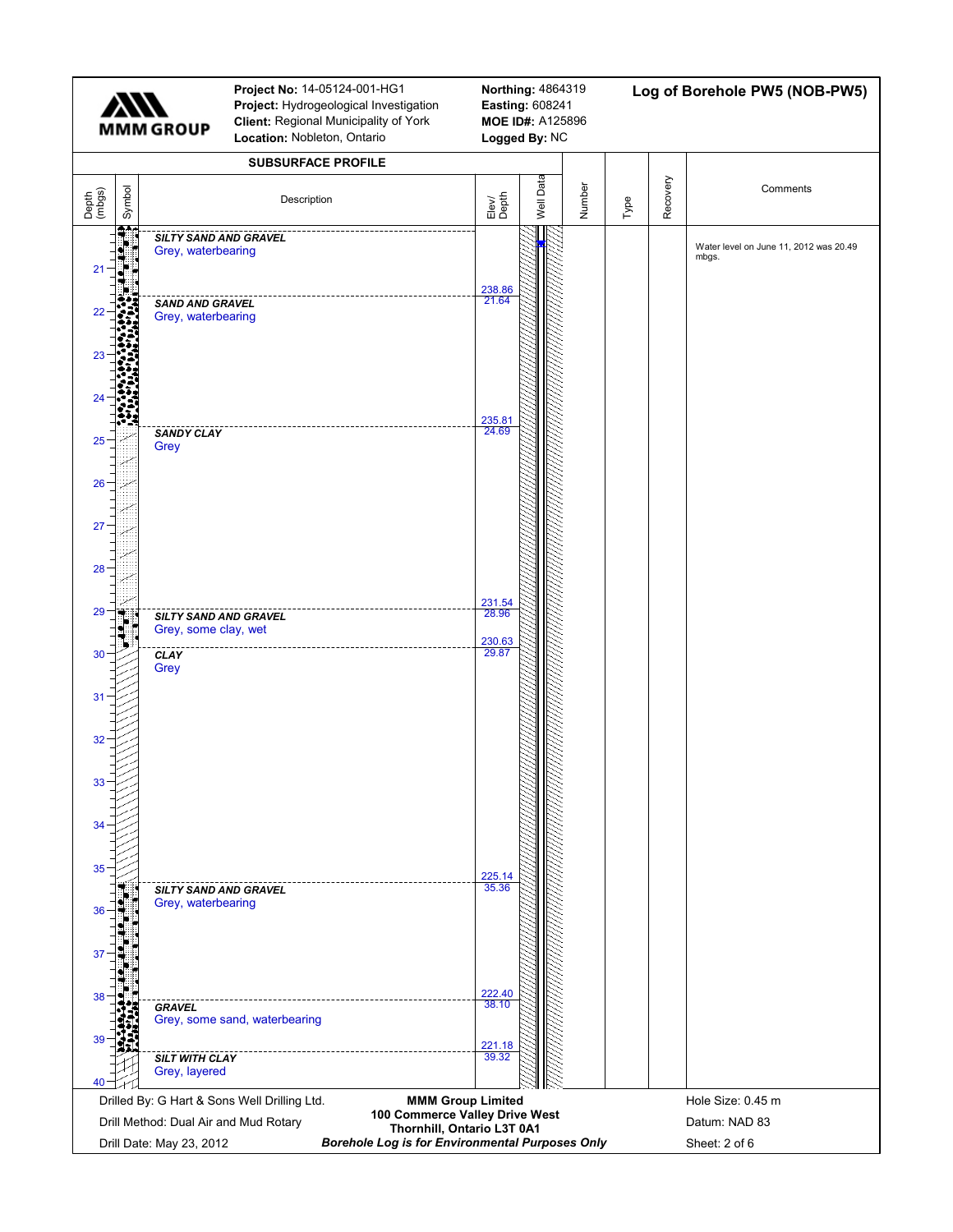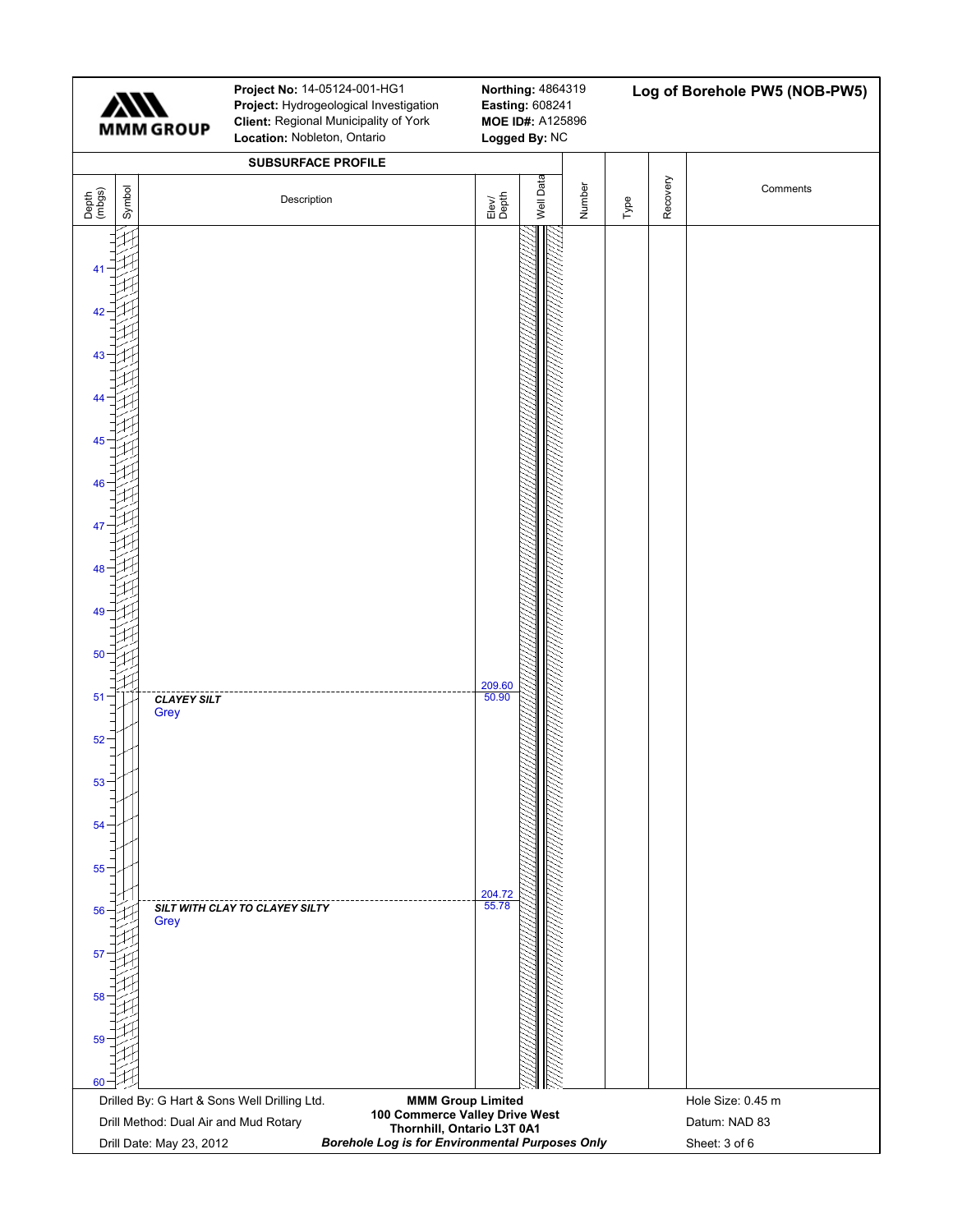| Project No: 14-05124-001-HG1<br><b>MMM GROUP</b><br>Location: Nobleton, Ontario                                                                        |                                                                                                                                   |      |                                              | Northing: 4864319<br>Project: Hydrogeological Investigation<br><b>Easting: 608241</b><br><b>Client: Regional Municipality of York</b><br><b>MOE ID#: A125896</b><br>Logged By: NC |                 |           |        |      | Log of Borehole PW5 (NOB-PW5) |                                   |  |  |  |
|--------------------------------------------------------------------------------------------------------------------------------------------------------|-----------------------------------------------------------------------------------------------------------------------------------|------|----------------------------------------------|-----------------------------------------------------------------------------------------------------------------------------------------------------------------------------------|-----------------|-----------|--------|------|-------------------------------|-----------------------------------|--|--|--|
|                                                                                                                                                        |                                                                                                                                   |      | <b>SUBSURFACE PROFILE</b>                    |                                                                                                                                                                                   |                 |           |        |      |                               |                                   |  |  |  |
| Depth<br>(mbgs)                                                                                                                                        | Symbol                                                                                                                            |      | Description                                  |                                                                                                                                                                                   | Elev/<br>Depth  | Well Data | Number | Type | Recovery                      | Comments                          |  |  |  |
| 61<br>62<br>63<br>$64 -$<br>65<br>66<br>67<br>68<br>$69 -$<br>$70 -$<br>71<br>$72 -$<br>73<br>74<br>75 <sup>°</sup><br>$76 -$<br>77<br>78 <sup>°</sup> |                                                                                                                                   | Grey | <b>CLAYEY SILT TO SILT AND CLAY</b>          |                                                                                                                                                                                   | 197.71<br>62.79 |           |        |      |                               | - End of 0.45 m outer well casing |  |  |  |
| 79 <sup>°</sup><br>80                                                                                                                                  |                                                                                                                                   |      |                                              |                                                                                                                                                                                   |                 |           |        |      |                               |                                   |  |  |  |
|                                                                                                                                                        |                                                                                                                                   |      | Drilled By: G Hart & Sons Well Drilling Ltd. | <b>MMM Group Limited</b>                                                                                                                                                          |                 |           |        |      |                               | Hole Size: 0.45 m                 |  |  |  |
|                                                                                                                                                        |                                                                                                                                   |      | Drill Method: Dual Air and Mud Rotary        | 100 Commerce Valley Drive West                                                                                                                                                    |                 |           |        |      |                               | Datum: NAD 83                     |  |  |  |
|                                                                                                                                                        | Thornhill, Ontario L3T 0A1<br><b>Borehole Log is for Environmental Purposes Only</b><br>Sheet: 4 of 6<br>Drill Date: May 23, 2012 |      |                                              |                                                                                                                                                                                   |                 |           |        |      |                               |                                   |  |  |  |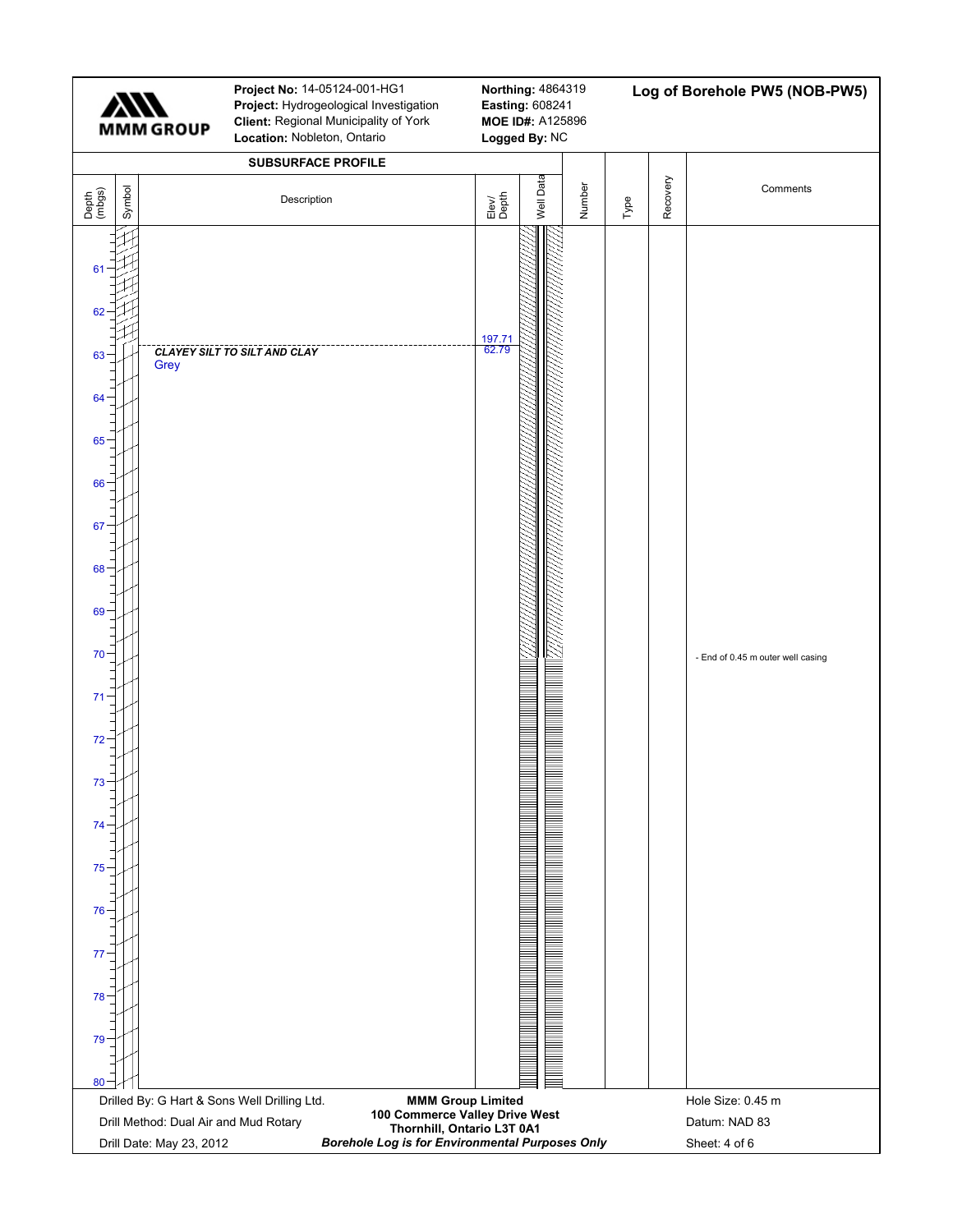